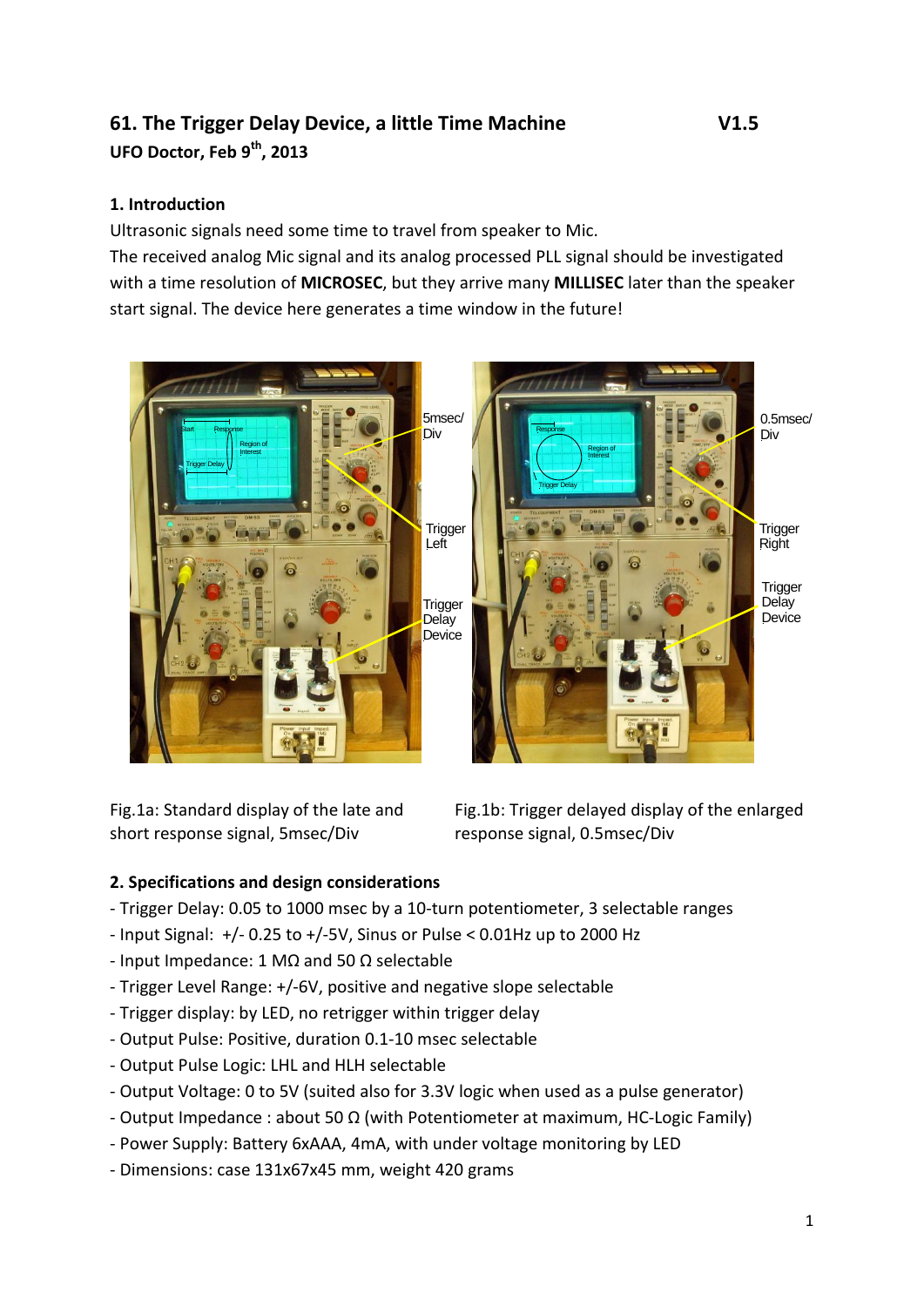### **3. Device and circuit**



Fig. 2: Trigger Delay Device



Fig. 3: Circuit of the Trigger Delay Device. Note: Take care to EMC, apply ground plane below R2, R3 and C7!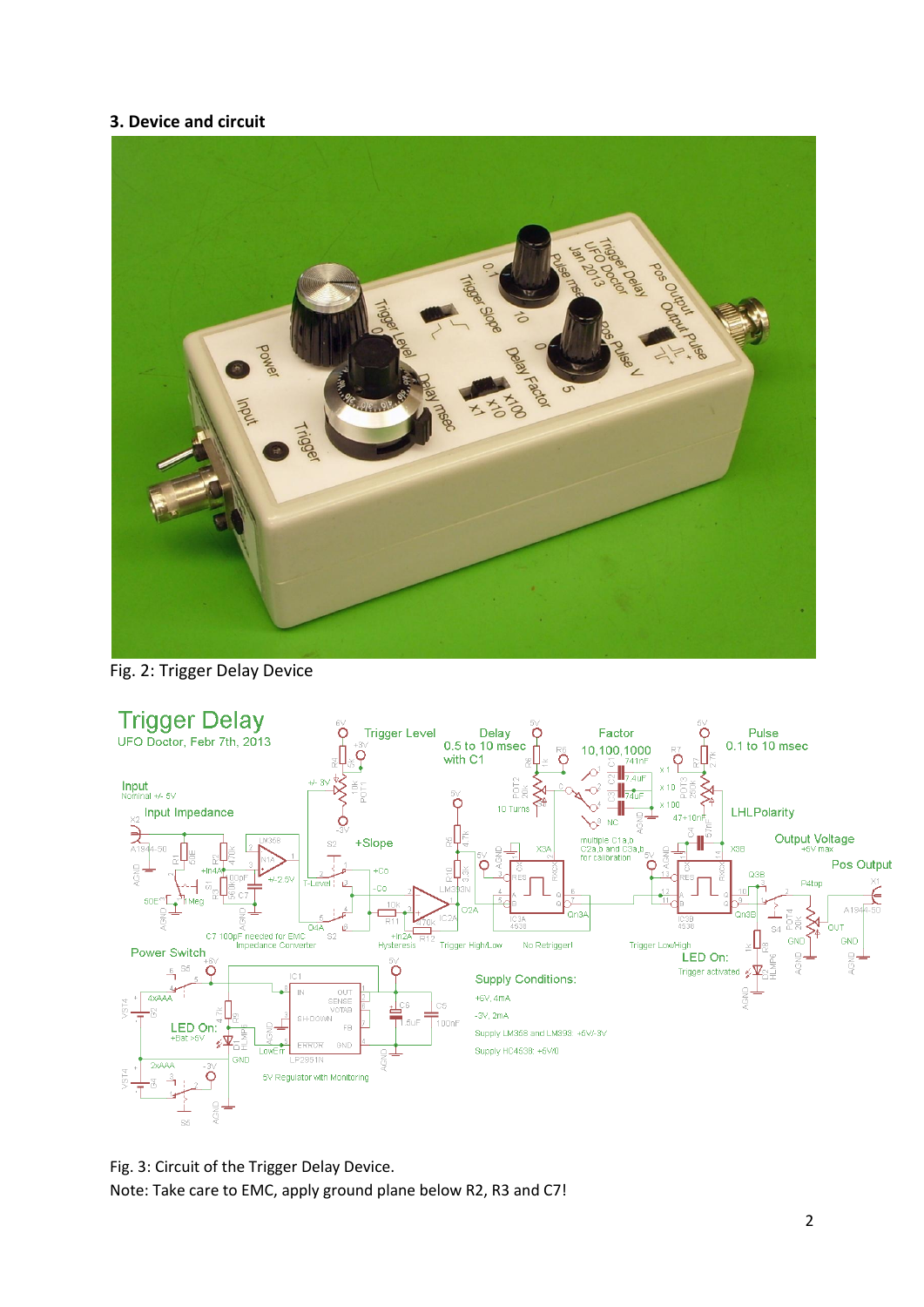#### **4. Mechanical Overview and Labels**



Fig. 4a: Mechanical Overview Fig. 4b: Labels at scale M1:1

Note to label manufacturing:

Compare the printed output with the monitor preview!

This is a PDF document and you may assume that it can be printed as you see it on the PC monitor. But sometimes (see Google) the characters are wrong or are in a wrong place. You may try to update the driver software of the printer or to convert the PDF to post scrip (PS). The easiest and more reliable solution is to download the free Foxit Reader and to print it from this application. Having a paper printout with correct dimensions and appearance, cut the outer dimensions and go to a copy shop for heat sealing lamination. These plastic protected labels can be now glued to the case.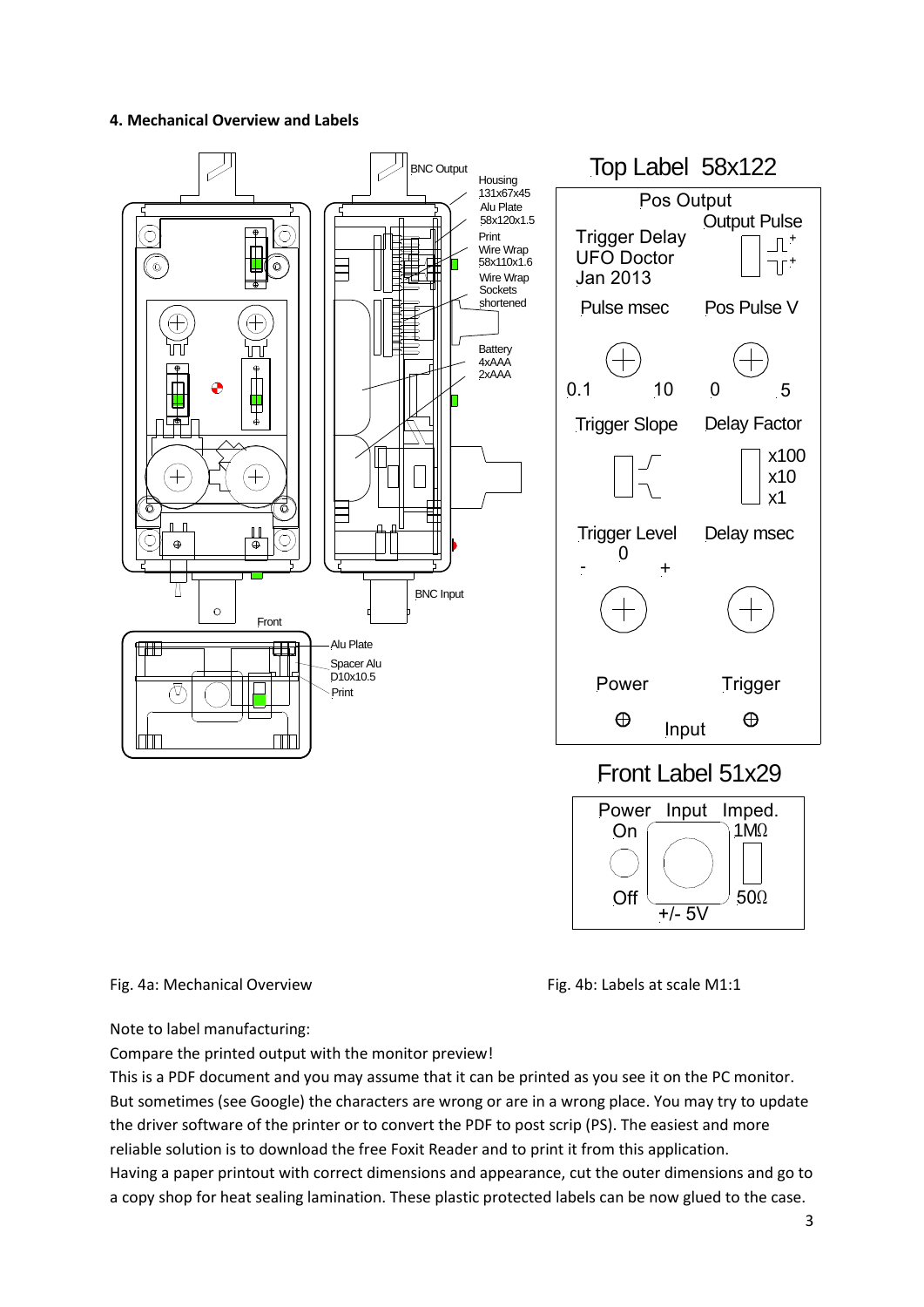#### **5. Print board and wiring**



Fig. 5: Wire Wrap Print , components on aluminum plate and components on carrier plugs

Notes:

The print to the left is a Wire Wrap Print, viewed from the wiring side (or solder side if PCB)

The plate in the middle is an aluminum plate with mounted components such as switches and potentiometers, viewed from the solder side.

The components and cables to the right on the 20 Pin component carriers are viewed from the component side.

This layout is ok for a prototype, but it could be designed better!